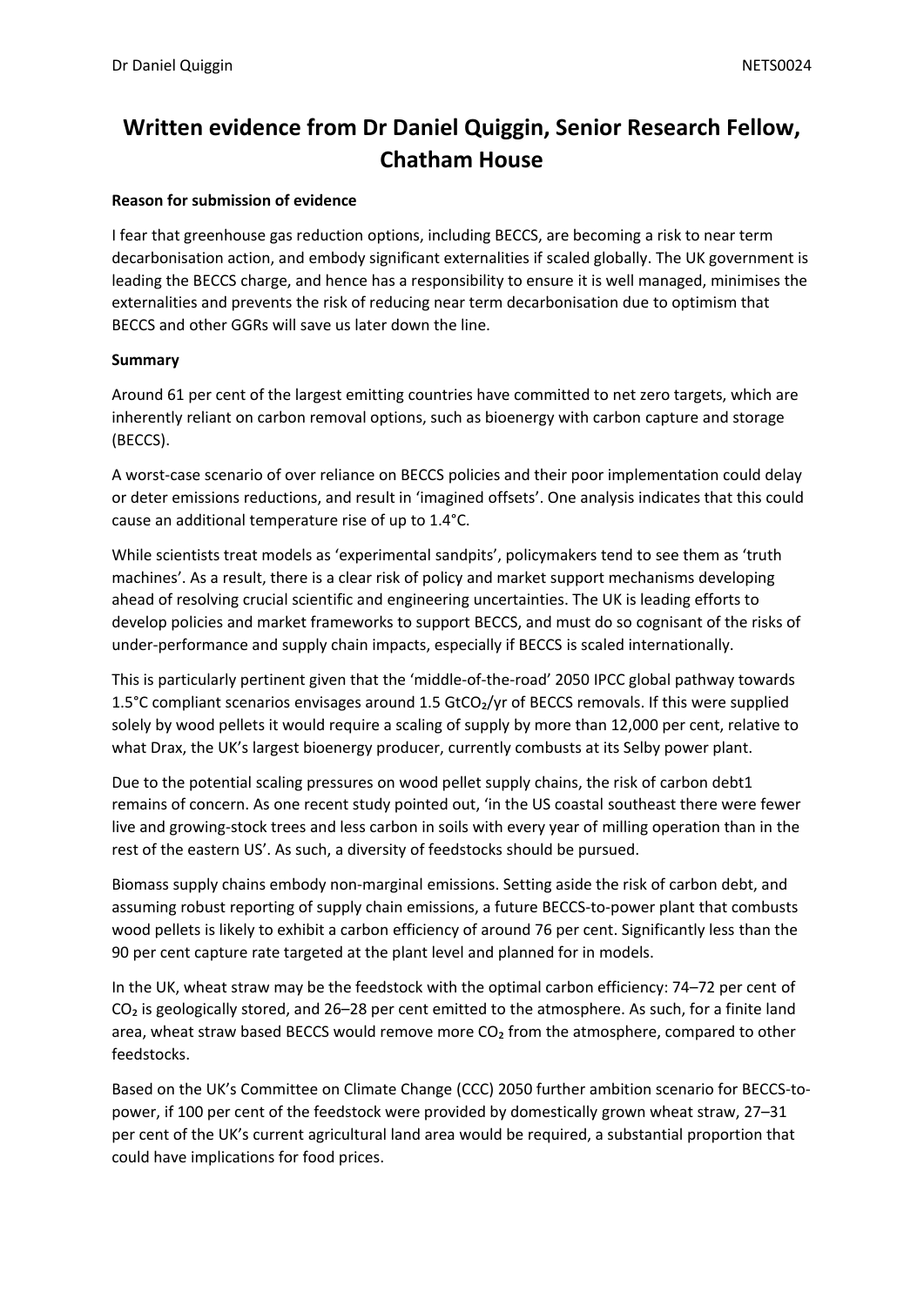There is a clear trade-off between the energy generation efficiency and capture rate. There are indications that first generation BECCS-to-power facilities will exhibit lower power generation efficiencies than that envisaged by the CCC. Inefficient BECCS power plants would likely require a greater carbon removal subsidy to maintain operation as power revenues would be relatively low compared to efficient equivalents.

If BECCS is to play the crucial role that models, policymakers and net zero targets imply, then carbon efficiencies and the energy output–capture rate trade-off needs to be at the heart of policy development, otherwise there is a risk that already tight carbon budgets become unresolvable, leading to runaway climate change. As such, policymakers should:

- Enforce tighter bioenergy supply chain emission regulations that are well monitored and verified; likely to be more attainable if feedstocks are domestically grown.
- Prioritize reductions over removals, ensuring that proven low-carbon technologies are deployed with earnest, options for demand reduction are given political priority, and green hydrogen is swiftly developed.
- Legislators should consider separating net zero targets into reductions and removals, with an appropriate split that represents the current uncertainty in the overall BECCS system performance, inclusive of supply chain emissions. Overtime, a regular review cycle could expand the role of removals as BECCS performance moves from being masked behind commercial confidentiality to meeting key performance indicators.

### **Biomass land requirements**

The land required to grow biomass for BECCS is significant and dependant on the choice of biomass feedstock, with potential consequences for food production and biodiversity. The IPCC 2019 report on climate change and land concluded that, 'although estimates of potential are uncertain, there is high confidence that the most important factors determining future biomass supply are land availability and land productivity. These factors are, in turn, determined by competing uses of land and a myriad of environmental and economic considerations.<sup>11</sup> The IPCC SR1.5 report indicated that 1.5°C compliant pathways would require around 25–46 per cent of arable and permanent crop land in 2100.

## **Maximum power generation or CO₂ capture**

An often-overlooked consideration is that to achieve the targeted 90 per cent, or higher, capture rates in BECCS-to-power plants, there is a significant energy requirement from the CCS equipment. Post-combustion capture requires heat to release the  $CO<sub>2</sub>$  molecules from the solvent that captures the  $CO<sub>2</sub>$ , and additional energy is required to compress the captured  $CO<sub>2</sub>$  so that it can be piped to storage sites. This 'energy penalty' has the consequence of reducing the efficiency of the facility in converting the embodied energy of the biomass into electricity. As such, the capture rate and energy efficiency of the BECCS-to-power facility are intrinsically and inversely connected, creating a tradeoff between power production and  $CO<sub>2</sub>$  capture. Or in other words, the more efficient at producing power a BECCS facility is, the less  $CO<sub>2</sub>$  that is captured.

Another way of looking at this is to start with the nameplate generating capacity of a BECCS power plant, and ask – how would a reduction in power efficiency impact the  $CO<sub>2</sub>$  capture potential? Given that Drax is seeking to become one of the UK's first BECCS power plants, it is interesting to start with its current bioenergy power plant and play through the thought experiment in this context. Drax's

<sup>1</sup> IPCC (2019), *Special Report on Climate Change and Land*, Geneva: Intergovernmental Panel on Climate Change, https://www.ipcc.ch/srccl/.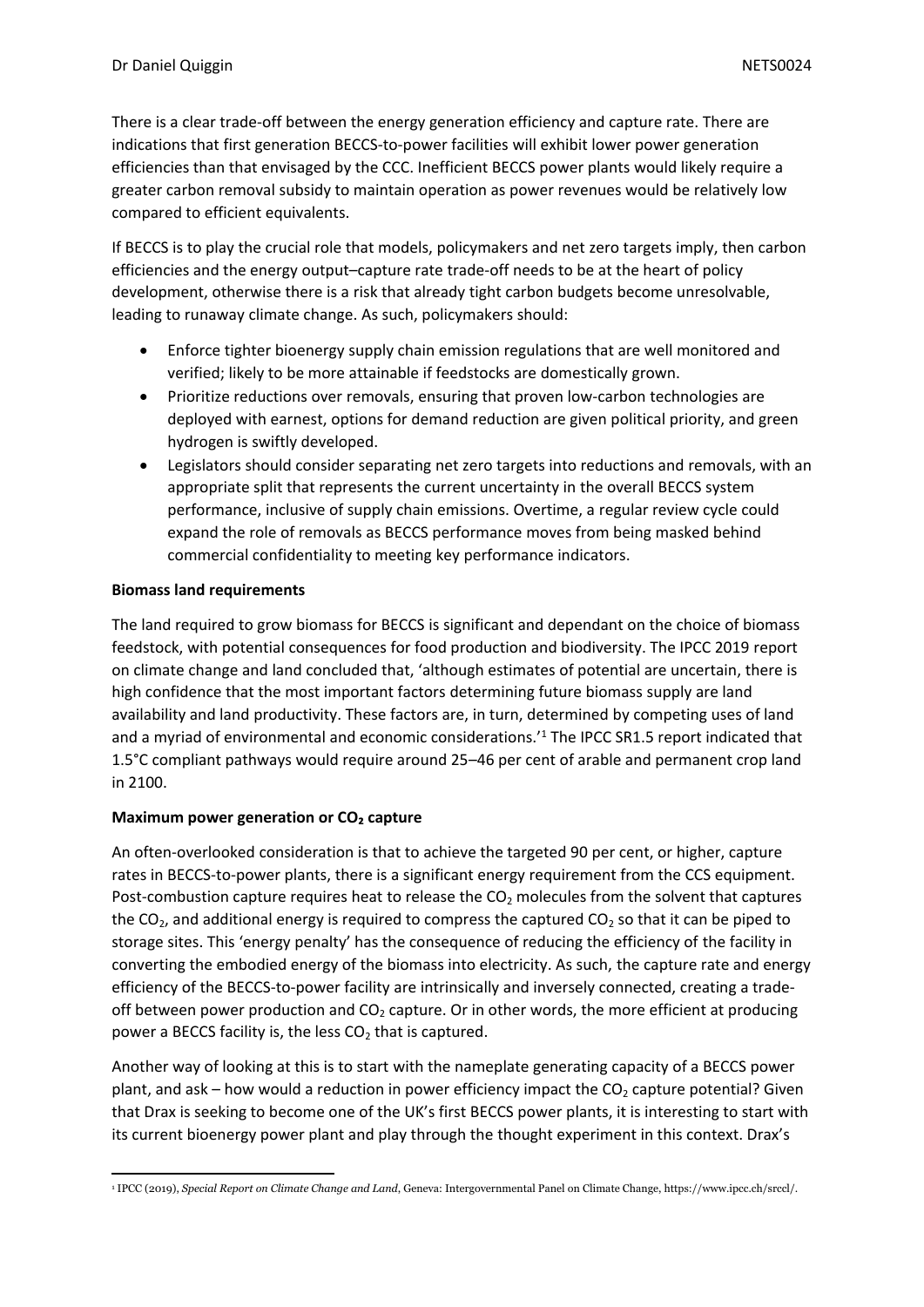Selby biomass facility has a capacity of 2.6 gigawatts (GW), producing around 14.1 terawatt hours per year (TWh/yr) of power from 7,374 kilotonnes (kt) of wood pellets, which equates to around 38.9 TWh of embodied energy and 13.3 MtCO<sub>2</sub> of embodied CO<sub>2</sub> within the wood pellets.<sup>2</sup> As such, the efficiency of the wood pellet power plant is around 36.2 per cent, and the load factor<sup>3</sup> is around 62 per cent, meaning power was generated for nearly two-thirds of the year. It is the embodied  $CO<sub>2</sub>$ of the wood pellets that could, in the future, be captured by the CCS equipment.

Assuming a 90 per cent capture rate, there are two ways in which the volume of captured CO<sub>2</sub> could potentially be increased. Firstly, the power plant could run for a greater proportion of the year – increasing the load factor. This would require the dispatch protocol of the power plant to change, which – if the government chose to give BECCS-to-power plants priority dispatch to the grid – would be perfectly feasible, in effect turning BECCS-to-power plants into baseload power generators, rather than load following on the grid.<sup>4</sup> This would, however, lower system flexibility and hence reduce the amount of variable renewables that could be integrated into the network. Secondly, the BECCS-to-power plant could decrease its power efficiency, in doing so it would combust more wood pellets to generate the same amount of power, hence the CO<sub>2</sub> available to potentially capture increases. In both instances, the limiting constraint is the generating capacity of the facility (currently 2.6 GW at Selby).

As a result of this trade-off it would be reasonable to suggest that a future UK BECCS removal target should define a fixed amount of biomass to be used within BECCS facilities, either domestically grown within the UK or imported. And as such, the efficiency of future BECCS power plants should simply be as high as possible to provide maximum power generation, as this would in turn increase revenues and hence decrease the subsidy that BECCS facilities would require to capture  $CO_2$ .<sup>5</sup> This is a valid argument, but there are still downsides, principally that the number of BECCS facilities (or to be more accurate turbines) would need to increase. This is because the nameplate generating capacity of BECCS facilities running at maximum load factor limits the amount of biomass a given turbine can process. Efficient facilities generate more power and hence revenues, lowering the  $CO<sub>2</sub>$ capture subsidy, at the expense of more turbines being required. As each BECCS turbine has an associated capital expenditure (CAPEX), the cost to build the infrastructure is relatively high. Lower efficiency facilities each combust a greater volume of feedstock, capture more  $CO<sub>2</sub>$  per facility, but generate less power revenues. Meaning the aggregate CAPEX is lower, but the subsidy requirement would be relatively high.

## **Carbon efficiency of a UK Drax-like wood pellet supply chain**

Before turning to the carbon debt of wood pellets, it is worth examining the potential carbon efficiency of a future UK BECCS power plant on the basis of Drax's supply chain emissions, as Drax itself reported in 2021.<sup>6</sup> Carbon efficiency can be thought of as the proportion of carbon input to the whole BECCS system that is geologically stored. Or alternatively, as the proportion of carbon input (i.e.  $CO<sub>2</sub>$  sequestered by biomass during growth) to the whole BECCS system that leads to net removal when accounting for life cycle emissions of the biomass feedstock. Carbon efficiency is synonymous with carbon negativity: a carbon efficiency of 0 per cent would result in BECCS being carbon neutral, rather than net negative.<sup>7</sup>

<sup>2</sup> Drax Group plc (2021), *Drax Group plc Annual report and accounts 2020*, https://www.drax.com/wp-content/uploads/2021/03/Drax\_AR2020.pdf. <sup>3</sup> Load factor: average load divided by the peak load in a specified time period.

<sup>4</sup> Load following: a power plant that responds to demand on the network, rather than either a variable renewable or a baseload facility like a nuclear power plant. <sup>5</sup> This 'subsidy' does not necessarily need to take the form of a direct payment from the government to BECCS facility. It could be a market

mechanism, for which consumers ultimately pay the cost. <sup>6</sup> Drax (2021), *Drax Group plc Annual report and accounts 2020*.

<sup>7</sup> Fajardy, M. and Mac Dowell, N. (2017), 'Can BECCS deliver sustainable and resource efficient negative emissions?', *Energy and Environmental Science*, 10(6), doi:10.1039/c7ee00465f.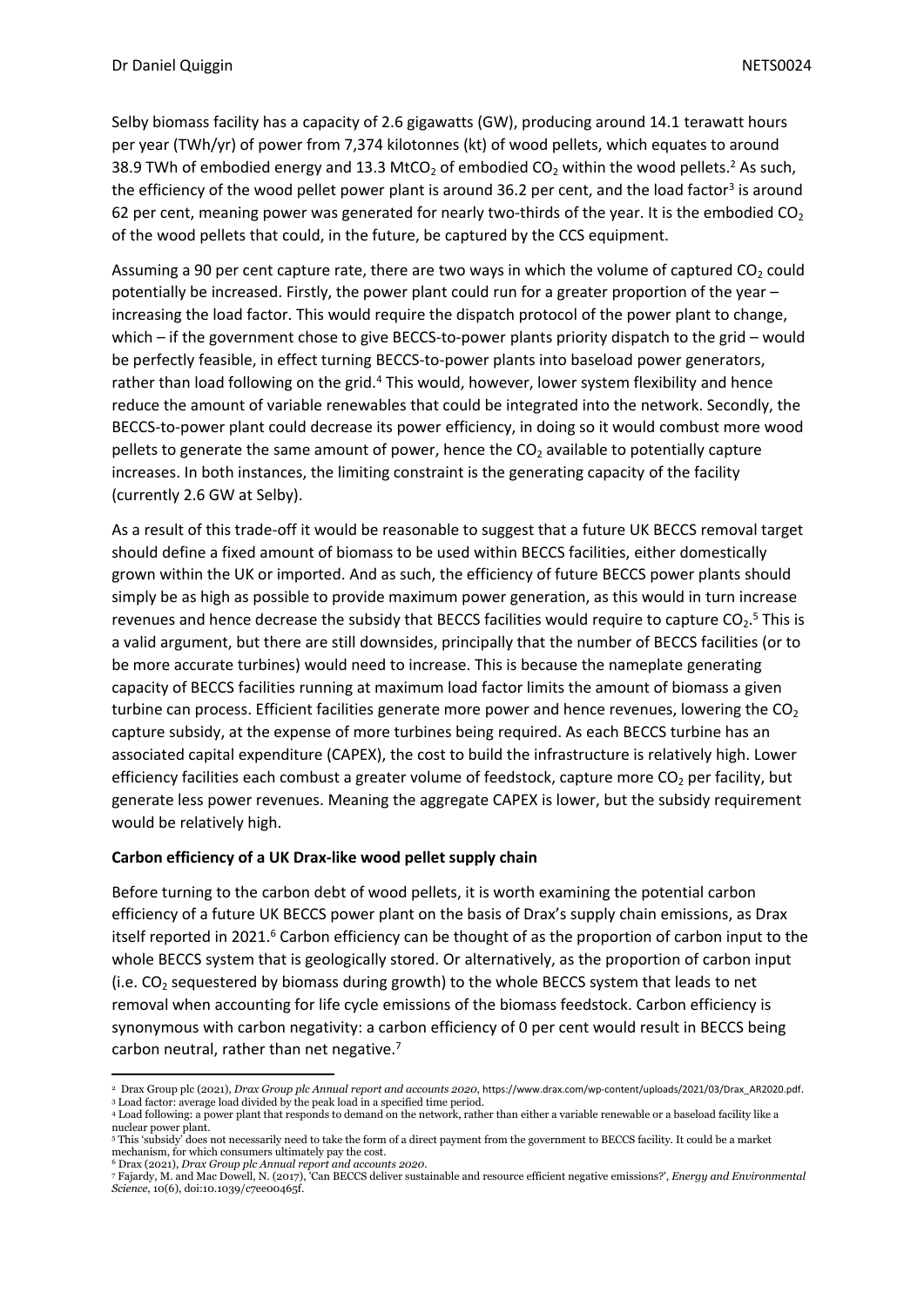The supply chain emissions that Drax reports, $8$  combined with assumptions as to downstream  $CO<sub>2</sub>$ losses from the uncaptured emissions, as well as those from transport and storage would see around 24 per cent of the aggregate embodied  $CO<sub>2</sub>$  emitted to the atmosphere, and around 76 per cent geologically stored. This of course assumes trees are planted to replace those combusted in the BECCS facility, and ignores the time needed for the growing trees to recapture the carbon emitted on combustion (see the discussion on carbon payback periods below).

In most policy discussions, the capture rate is often referred to as the principal loss of  $CO<sub>2</sub>$ , and the wood pellets are assumed to be carbon neutral. Emissions from the pelleting, transportation, and piping of the  $CO<sub>2</sub>$  to storage sites are not insignificant. It should be noted that the 76 per cent value above does not touch upon or include any arguments surrounding carbon debt and that an equivalent mass of trees is grown to replace that comprising the wood pellets

## **The risks of wood pellet carbon debt as BECCS is scaled**

As the number of net zero pledges by countries indicates, along with the forecasts of the IEA and IAM pathways of the IPCC SR1.5 report,<sup>9</sup> the future scale up of BECCS could be enormous. To scale BECCS-to-power solely combusting wood pellets to meet the UK CCC 2050 target of 51 MtCO<sub>2</sub>/yr would require the combustion of more than four times that currently burnt at Drax, and 126 times greater to meet the 'middle-of-the-road' IPCC 1.5°C pathway, also by 2050. Such a significant global scaling of wood pellet demand risks putting significant pressures on the global supply chains. Clearly alternative feedstock choices are available, other than woody biomass. However, given that the leading BECCS developer uses 97 per cent woody biomass (3 per cent agricultural residues<sup>10</sup>) and the global supply of pellets comprised of other feedstocks remains marginal, the scaling comparison is an indicator of the upper limit to wood pellet scaling over the next 30 years. It is also interesting to note that the UK CCC BECCS removal target of 51 MtCO<sub>2</sub>/yr would require 119 per cent of the 26 Mt of wood pellets consumed across the EU27 + UK, which in turn represents 50 per cent of global consumption.<sup>11</sup>

The initial combustion of biomass, along with the associated life cycle emissions of the biomass feedstock, create what is termed a 'carbon debt'. Over time, regrowth of the harvested forest removes this carbon from the atmosphere, reducing the carbon debt. The period until carbon parity is achieved is usually termed the 'carbon payback period'.

Calculating carbon payback periods is complex, because they depend not only on the type of feedstock used, but on the counterfactual – what would have happened to the feedstock if it had not been used for energy. The shortest carbon payback periods derive from the use of residues and wastes from forest industries that imply no additional harvesting and would otherwise be burnt as waste or left to decay, releasing carbon to the atmosphere in any case. The longest carbon payback periods derive from increasing harvest volumes in managed forests, harvesting natural forests or converting them into plantations, or displacing wood from other uses. Where whole trees are harvested and used for energy, not only is the stored carbon in the tree released into the atmosphere immediately, but the future carbon sequestration capacity of the tree is lost, and it takes time for the residual trees or new trees to compensate. Plantation forests have higher growth rates than natural forests and are typically harvested at a relatively young age, while naturally

<sup>8</sup> Drax (2021), *Drax Group plc Annual report and accounts 2020*.

<sup>9</sup> IPCC (2018), *Global Warming of 1.5°C.*

<sup>10</sup> Drax (2021), 'Sourcing Sustainable Biomass', https://www.drax.com/sustainability/sustainable-bioenergy/sourcing-sustainable-biomass/. <sup>11</sup> Bioenergy Europe (2019), *Report Pellet,* Statistical Report 2019, https://epc.bioenergyeurope.org/wp-

content/uploads/2020/02/SR19\_Pellet\_final-web-1.pdf.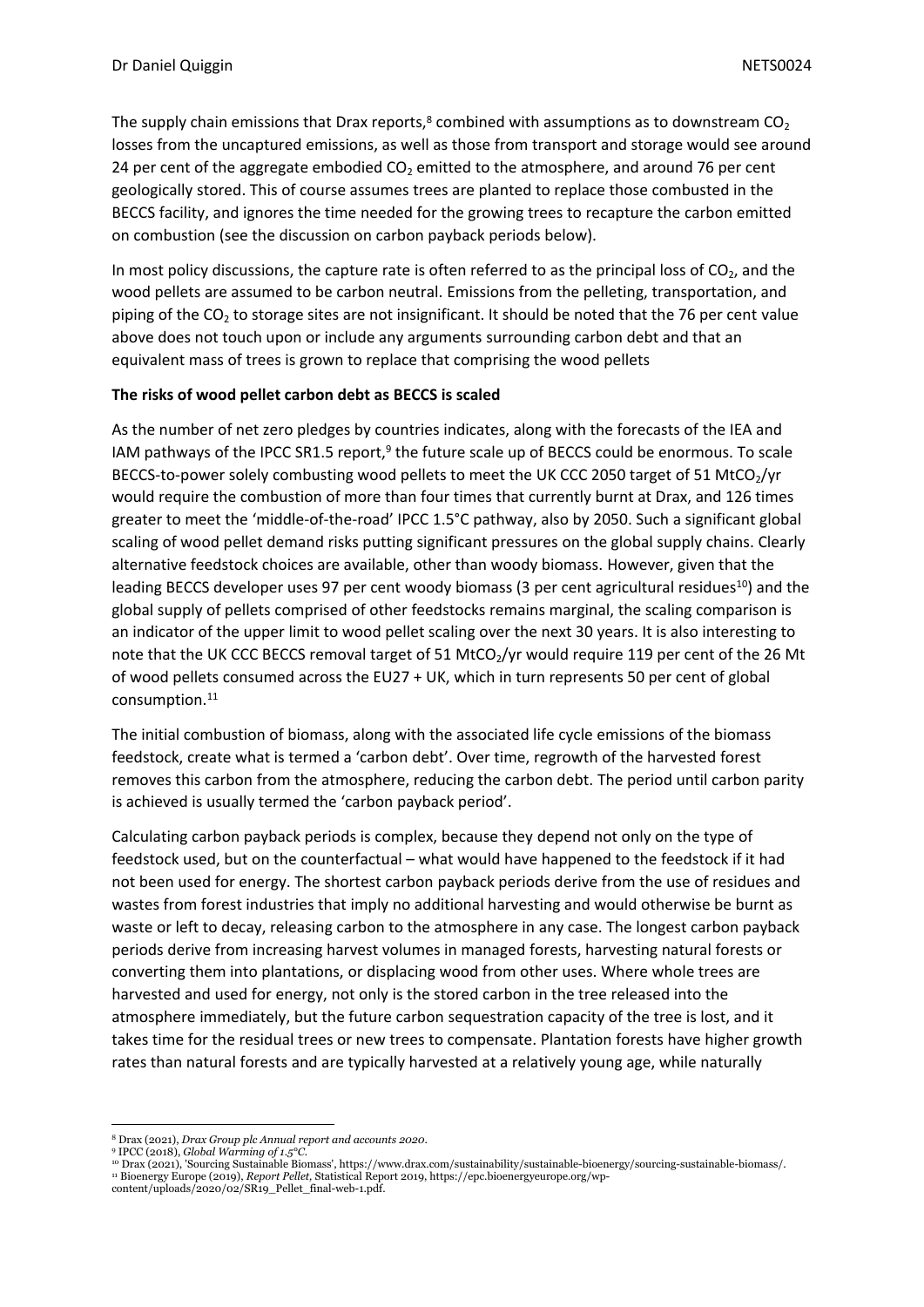regenerated forests tend to be older and have larger trees when harvested; therefore, more stored carbon is lost when natural forests are harvested.

On the other hand, in the absence of forest management, the rate of net carbon absorption by most forests falls as the incidence of dead and diseased trees increases, and over time the forest may also become more vulnerable to wildfire or other disturbances. There can, therefore, be benefits over the long term from some level of management, and in the absence of demand for wood for energy or other products, many forests may not be managed in a manner that can increase forest carbon stocks.<sup>12</sup> However, this assumes that forest management for conservation is not subsidized in the way that biomass for energy currently is.

It is often claimed that using thinnings of trees from forest management practices – which account for about 30 per cent of Drax's feedstock – results in shorter carbon payback periods because they promote tree growth and allow higher stocking of trees.<sup>13</sup> It should, however, be noted that the evidence on thinning practices indicates forest carbon stocks are either redistributed (to the remaining trees), $14$  or decline. $15$ 

While using wastes and residues as feedstock minimizes the carbon payback period, the volumes available are limited. Thus, as BECCS is developed at scale, there is a risk of using feedstocks with longer and longer carbon payback periods. Particular attention needs to be paid to the carbon payback period if roundwood from mature trees<sup>16</sup> enters the supply chain. This is principally because mature trees take many years to grow, and support greater soil carbon, meaning any next generation tree replacement (plantation saplings) would be subject to a significant carbon payback period. The carbon payback period of a mature tree is likely to be at the upper end of the range of 44–104 years (calculated for a clearcut forest), $^{17}$  but could be longer, $^{18}$  meaning geologically stored CO<sub>2</sub> from mature trees should not be considered carbon negative until the next generation of trees has grown for this period of time.

The energy requirement to dry high-moisture-content woody biomass, and conversion of mature forests to plantations represent the major potential supply chain emissions. The sustainability criteria in place currently in the UK and EU do not place limits on feedstocks by category, though in July 2021 the European Commission published proposals for modifications to the EU's sustainability criteria, which would end incentives for using saw or veneer logs, stumps and roots, and also prohibit sourcing from primary forests. Transparent monitoring and enforcement of sustainability criteria is often challenging. This is illustrated by investigating the sourcing of wood pellets from the US southeast.

<sup>12</sup> Dale, V. H. et al. (2017), Status and prospects for renewable energy using wood pellets from the southeastern United States, *GCB Bioenergy*, 9(8), doi:10.1111/gcbb.12445.

<sup>13</sup> Garcia-Gonzalo, J., Peltola, H., Briceño-elizondo, E. and Kellomäki, S. (2007),' Changed thinning regimes may increase carbon stock under climate change: A case study from a Finnish boreal forest', *Climatic Change,* 81(3): pp. 421–454, doi:10.1007/S10584-006-9149-8. 14 Schaedel, M. S., Larson, A. J., Belote, T., Goodburn, J. M., Page-Dumroese, D. S. and Affleck, D. L. R. (2017), 'Early forest thinning changes<br>aboveground carbon distribution among pools, but not total amount', Forest E

doi:10.1016/j.foreco.2016.12.018; Zhang, X., Guan, D., Li, W., Sun, D., Jin, C., Yuan, F., Wang, A. and Wu, J. (2018), 'The effects of forest thinning on soil carbon stocks and dynamics: A meta-analysis, *Forest Ecology and Management*, 429: pp. 36–43, doi:10.1016/J.FORECO.2018.06.027. <sup>15</sup> Lin, J-C., Chiu, C-H., Lin, Y-J. and Liu, W-Y. (2018), 'Thinning Effects on Biomass and Carbon Stock for Young Taiwania Plantations', *Scientific Reports,* 8(1), doi:10.1038/s41598-018-21510-x; Bravo-Oviedo, A., Ruiz-Peinado, R., Modrego, P., Montero, G. and Ponce, A. R. (2015), 'Forest thinning impact on carbon stock and soil condition in Southern European populations of P. sylvestris L.', *Forest Ecology and Management*, 357: pp. 259–267, doi:10.1016/J.FORECO.2015.08.005.

 $\epsilon$  Mature tree: CO<sub>2</sub> absorbed through photosynthesis near equals the CO<sub>2</sub> output via respiration, hence additional sequestration is significantly lower than that of a fast-growing immature tree

<sup>17</sup> Rolls, W. and Forster, P. M. (2020), 'Quantifying forest growth uncertainty on carbon payback times in a simple biomass carbon model', *Environmental Research Communications*, 2(4), doi:10.1088/2515-7620/ab7ff3; Sterman, J. D., Siegel, L. and Rooney-Varga, J. N. (2018), 'Does replacing coal with wood lower CO<sup>2</sup> emissions? Dynamic lifecycle analysis of wood bioenergy, *Environmental Research Letters*, 13(1), doi:10.1088/1748-9326/aaa512.

<sup>&</sup>lt;sup>18</sup> Holtsmark, B. (2010), Use of wood fuels from boreal forests will create a biofuel carbon debt with long payback time, Discussion Papers No. 637, Oslo: Statistics Norway, [https://www.ssb.no/a/publikasjoner/pdf/DP/dp637.pdf.](https://www.ssb.no/a/publikasjoner/pdf/DP/dp637.pdf)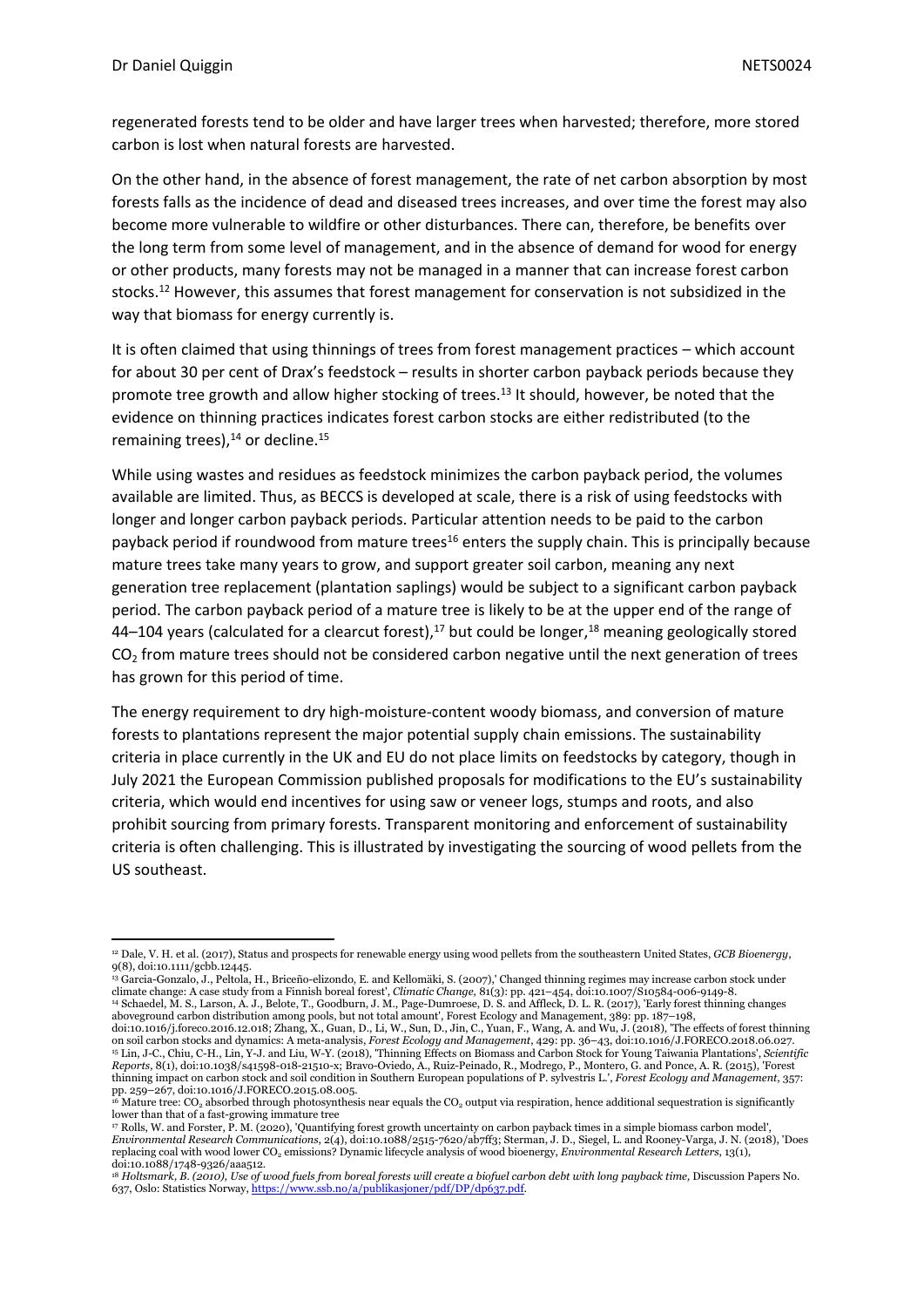As noted above, Drax complies with the UK's sustainability criteria for solid biomass. The company's 2020 annual report indicates that 36 per cent of its wood pellets are derived from low-grade roundwood. While this may be parts of trees not utilized for wood products, there is a risk that it can contain whole trees, even mature trees. Of the total supply, 63 per cent is sourced from the US southeast, of which 38 per cent is low-grade roundwood. Although Drax diligently reports the categories of feedstock sources used within its own mills, only 20 per cent is currently sourced from pellet mills it directly owns.<sup>19</sup> To ensure wood pellets sourced from suppliers are compliant with regulations, supply chain emissions are minimized and forests sustainably managed, Drax requires suppliers to be certified under the Sustainable Biomass Program (SBP).<sup>20</sup> However, concerns surround potential flaws in SBP standards,<sup>21</sup> with critics concerned SBP certification leaves open loopholes that could undermine the sustainability of wood pellets.

Reporting by saw and pellet mills in the US as to their forest extraction practices is not mandatory. The US Department of Agriculture (USDA) Forest Service Forest Inventory and Analysis (FIA) programme utilizes sampling techniques to estimate the timber product output (TPO). The TPO data provides a means to estimate the feedstock sources used in the mills, as well as the health of forest and carbon stocks.<sup>22</sup> At the forest level, rather than the mill level, the vast areas of the forests and large number of plots necessitates the sampling approach adopted by the FIA. In the state of Mississippi, in 2019, there were nearly 4,000 plots that were forested, with around 10–20 per cent of those plots visited and measured by field crews each year.<sup>23</sup>

Utilizing the FIA data, a 2020 study investigated the impacts of recent wood pellet production expansion in the US. While the study found 'largely positive trends in timberland conditions… potentially negative trends suggests that continued monitoring of localized impacts of wood pellet mill operations is important'. <sup>24</sup> When looking at the specifics of pellet mill procurement areas in close proximity (within 122 km) to exporting ports in the US coastal southeast, the study found around 400 million fewer live trees compared to other eastern US procurement areas, equivalent to 554 fewer live trees per hectare. And importantly the study states that, 'in the US coastal southeast there were fewer live and growing-stock trees and less carbon in soils with every year of milling operation than in the rest of the eastern US'. It should be noted that this is only one study. However, very few studies have recently investigated the specifics of wood pellet demand pressures on forest management and sourcing practices in this region. Given wood pellet sourcing in the US southeast has rapidly expanded in recent years, and the potential drawbacks of mill reporting and SBP certification, this study is an early indicator of the risks that increased demand pressure can place on supply chains. If these trends continue the risks of carbon debt associated with wood pellets could correspondingly increase. Considering the 44–104-year carbon payback periods, and that carbon budgets to limit global warming to 2°C run till the end of the century, pressure on wood pellet supply chains should be minimized to mitigate carbon debt risks.

For an importing country, such as the UK, this future risk could be mitigated by sourcing woody biomass domestically as tight regulations are more easily enforced within a domestic supply chain, rather than import compliance being reliant on voluntary reporting, sampling or inadequate certification schemes.

<sup>21</sup> NRDC (2017), *The Sustainable Biomass Program: smokescreen for forest destruction and corporate non-accountability,*

<sup>19</sup> Drax (2021), *Drax Group plc Annual report and accounts 2020*.

<sup>20</sup> Drax (2021), 'Sourcing Sustainable Biomass'.

<sup>&</sup>lt;u><https://www.nrdc.org/resources/sustainable-biomass-program-smokescreen-forest-destruction-and-corporate-non></u>.<br><sup>22</sup> Young, J. B. and Edgar, C. B. (2019), Advancing Estimation of Timber Products Output in the Lake States Re

*States,* Minnesota: University of Minnesota, https://conservancy.umn.edu/handle/11299/215045.<br><sup>23</sup> USDA (2020), 'Forests of Mississippi, 2019', https://public.tableau.com/views/FIA\_OneClick\_V1\_2/Factsheet?%3AshowVizHome=n trends but the need for continued monitoring', *Scientific Reports*, 10(1), doi:10.1038/s41598-020-75403-z.